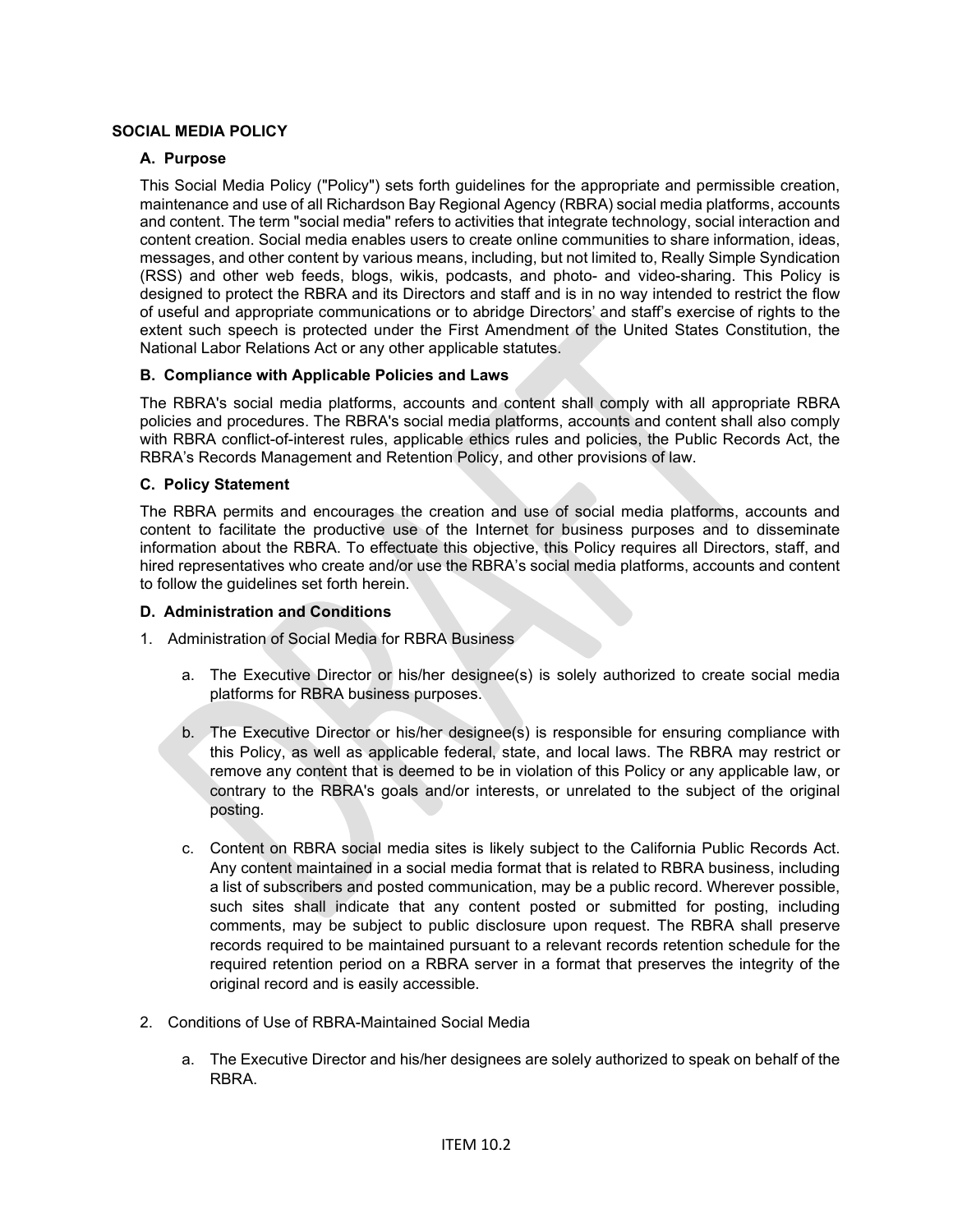- b. The same standards, principles, and guidelines that apply to RBRA staff in performance of their assigned duties also apply to staff's social media use. Staff may not engage in the use of Social Media platforms to publish, post, report on or discuss information or data about RBRA programs or activities that are considered sensitive, confidential, or not in final form.
- c. For those sites that allow for public comment, the Executive Director reserves the right to enable or disable the comment function.
- d. Content posted by members of the public on any social media website maintained by the RBRA is the opinion of the poster only, and does not necessarily reflect the positions, policies, or opinions of the RBRA.
- e. All content is to be fully accessible to any person requesting documents from the social media site.
- f. All social media platforms, accounts and content created by the RBRA must make known that they are maintained by the RBRA and that they abide by the terms of this Policy to the extent possible.
- 3. Access and Links to RBRA-Maintained Social Media
	- a. All social media accounts and websites, to the extent possible, should contain a hyperlink to the RBRA's Official website.
	- b. This Policy should be made accessible to users visiting the RBRA's social media platforms, either directly or through a hyperlink to the RBRA's official website, to the extent possible.
	- c. The RBRA reserves the right to deny access to RBRA social media platforms to any individual who violates this Policy or any applicable law at any time and without prior notice.
- 4. RBRA Staff Use of Social Media
	- a. Any creation, use, or monitoring of social media by staff of the RBRA relating to RBRA business or employment at the RBRA is subject to all federal, state, local laws and RBRA administrative policies and procedures, including without limitation, this Policy in its entirety.
	- b. Staff may use RBRA information resources only for business purposes. Therefore, unless authorized to do so by the Executive Director, staff may not use/access personal social media during work time or on RBRA provided equipment.
	- c. Directors, staff, and other users are not authorized to use the RBRA's trademarks or service marks (logos) in their postings to non-RBRA owned or controlled social media platforms or accounts.
	- d. The RBRA disclaims any and all liabilities for losses or costs incurred as a result of content posted on or via social media platforms or accounts maintained by the RBRA, or as a result of conduct deemed to be in violation of this Policy, or any applicable laws. The RBRA does not necessarily endorse, and is not responsible for, any content that has been submitted by any other party. The RBRA shall inform all visitors and users of its social media sites of this disclaimer by posting the same to the RBRA's social media sites, when feasible.